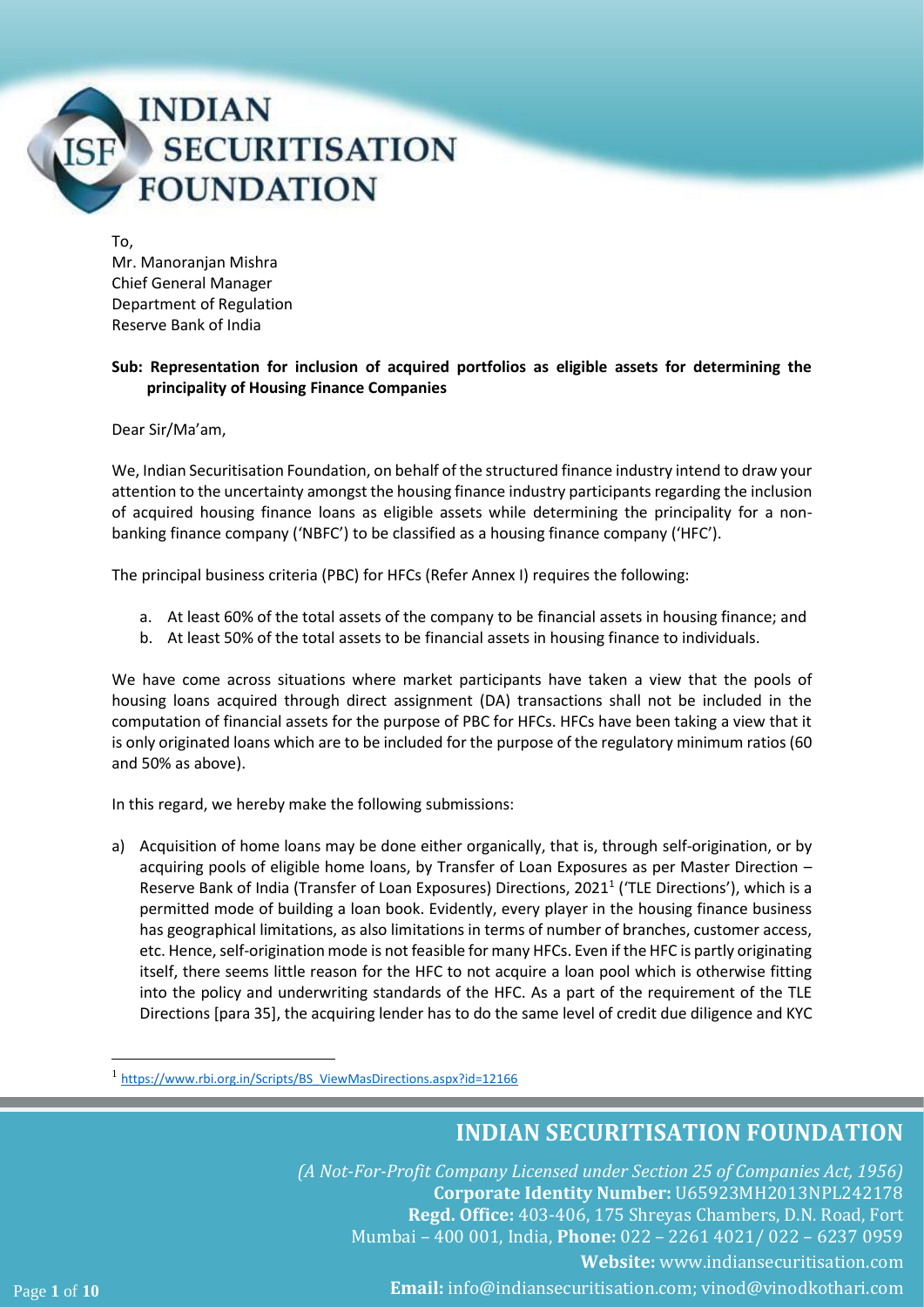# **INDIAN SECURITISATION FOUNDATION**

checks as required at the time of origination, which clearly indicates that the regulator is not distinguishing between self-origination and TLE acquisition.

- b) The TLE Directions recognise three modes of transfer of loans, namely assignment, novation and loan participation. Same as in the case of assignment, in case of novation as well, the acquirer shall subrogate the legal rights and obligations of the originator;
- c) Transfer of loans puts the acquirer in the position of the originator. Along with the loan portfolio, all the rights and obligations of the originator are transferred to the acquirer through assignment. Hence, the acquirer legally steps into the shoes of the originator and should rightly be treated as such;
- d) The acquired pools, irrespective of the mode of transfer, are accounted in the books of the transferee on a loan-by-loan basis. The capital adequacy requirements and prudential norms are also applicable to the transferee as if the portfolio was originated by the transferee;
- e) Upon transfer of loans under the TLE Directions, the risks and rewards underlying the portfolio are transferred to the transferee without any recourse to the transferor w.r.t transferred loan exposure. As a result, the assets in the books of the transferor shall get derecognised and be recorded in the books of the transferee. The transferor does not consider such eligible assets for computation of its PBC for being determined as an HFC. Since the said assets are not considered as financial assets in housing finance of the transferor, the same should be considered as financial assets in housing finance for the transferee;
- f) The Master Directions Priority Sector Lending (PSL) Targets and Classification<sup>2</sup> allow fulfilment of PSL targets by either making investments in securitisation transactions backed by PSL loans or by acquiring a portfolio of PSL loans. The whole intent behind this is to promote PSL lending systemically. Similar treatment must be accorded in case of housing loans because, like priority sectors, housing is also a sensitive sector, the flow of credit in the housing sector should grow systemically.
- g) The RBI, being the regulator of the financial sector, has been making several efforts to promote the securitisation and DA market in India. Further, the Harshvardhan Committee<sup>3</sup> has been doing tremendous work in the direction of promoting the securitisation market for housing finance receivables in India. Promoting securitisation and DA has been high on the agenda of the RBI for the last few years. Not recognising acquired pools as eligible housing finance assets may act as a demotivator for HFCs intending to enter into this market. Further, as a result of the loan transfer, the transferor releases its capital, and moves on to originate further loans. By restricting

<sup>2</sup> <https://rbidocs.rbi.org.in/rdocs/notification/PDFs/MDPSL803EE903174E4C85AFA14C335A5B0909.PDF>

## **INDIAN SECURITISATION FOUNDATION**

*(A Not-For-Profit Company Licensed under Section 25 of Companies Act, 1956)*  **Corporate Identity Number:** U65923MH2013NPL242178 **Regd. Office:** 403-406, 175 Shreyas Chambers, D.N. Road, Fort Mumbai – 400 001, India, **Phone:** 022 – 2261 4021/ 022 – 6237 0959 **Website:** [www.indiansecuritisation.com](http://www.indiansecuritisation.com/) Page **2** of **10 Email:** info@indiansecuritisation.com; [vinod@vinodkothari.com](mailto:vinod@vinodkothari.com)

<sup>3</sup> <https://www.rbi.org.in/Scripts/PublicationReportDetails.aspx?UrlPage=&ID=941>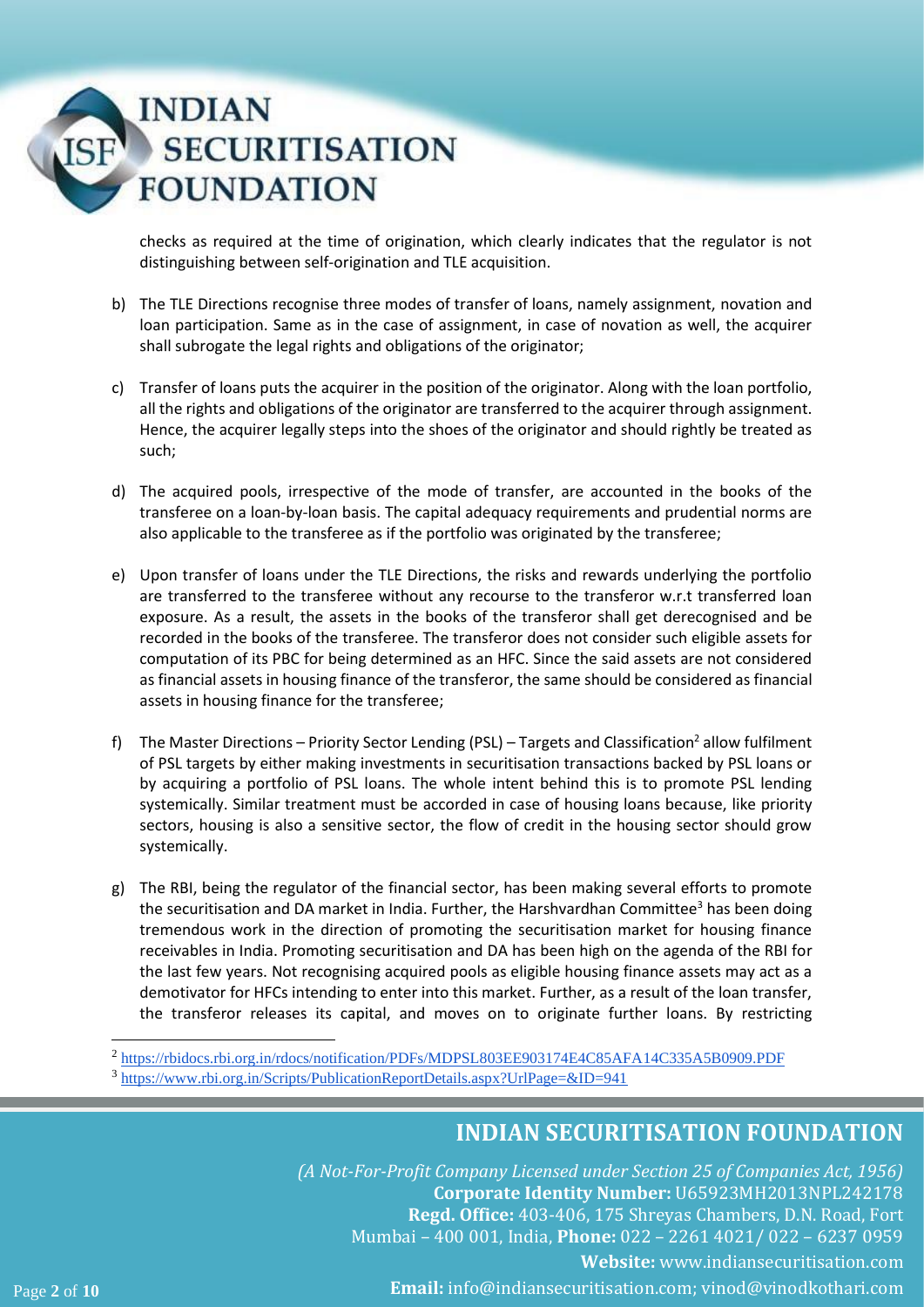# **INDIAN SECURITISATION FOUNDATION**

secondary market activity in home loans, the aggregate supply of housing finance, crucial for achieving affordable housing finance, is getting curtailed.

h) Inclusion of acquired housing finance pools in computation of financial assets for the purpose of computation of PBC for HFCs will assist affordable housing finance companies to reduce their cost of funds, which in turn would enable flow of housing finance to untapped sectors. The Government of India has a target to ensure 'Housing for All' by 2022. Securitisation and DA have the potential to enable the government to meet this lofty dream in the upcoming years. Taking a view that acquired pools shall not be considered as financial assets for the purpose of computation of PBC for HFCs, may counter the objectives of the Government of India and the RBI.

As mentioned earlier, there is an ambiguity among the market participants whether to classify such acquired loan exposures as eligible housing finance assets. The HFCs are currently transitioning from the old regulatory framework to the new regulatory framework, and the year ending 31st March 2022 is the first complete year of implementation, by which all the HFCs have to ensure that at least 50% of total assets are housing finance assets and 40% of the total assets are housing finance to individuals.

In absence of clarity on whether acquired portfolios shall be considered as eligible assets, several HFCs may fail to meet the criteria by the said timeline of March 31, 2022.

Hence, we request you issue a clarification stating that the acquired housing loans should be considered for the purpose of PBC for HFCs.

In case of any clarifications, please reach out to us.

Thanking you,

For **Indian Securitisation Foundation**



**Vinita Nair Director DIN: 08067063**

Date: December 10, 2021

### **INDIAN SECURITISATION FOUNDATION**

*(A Not-For-Profit Company Licensed under Section 25 of Companies Act, 1956)*  **Corporate Identity Number:** U65923MH2013NPL242178 **Regd. Office:** 403-406, 175 Shreyas Chambers, D.N. Road, Fort Mumbai – 400 001, India, **Phone:** 022 – 2261 4021/ 022 – 6237 0959 **Website:** [www.indiansecuritisation.com](http://www.indiansecuritisation.com/) Page **3** of **10 Email:** info@indiansecuritisation.com; [vinod@vinodkothari.com](mailto:vinod@vinodkothari.com)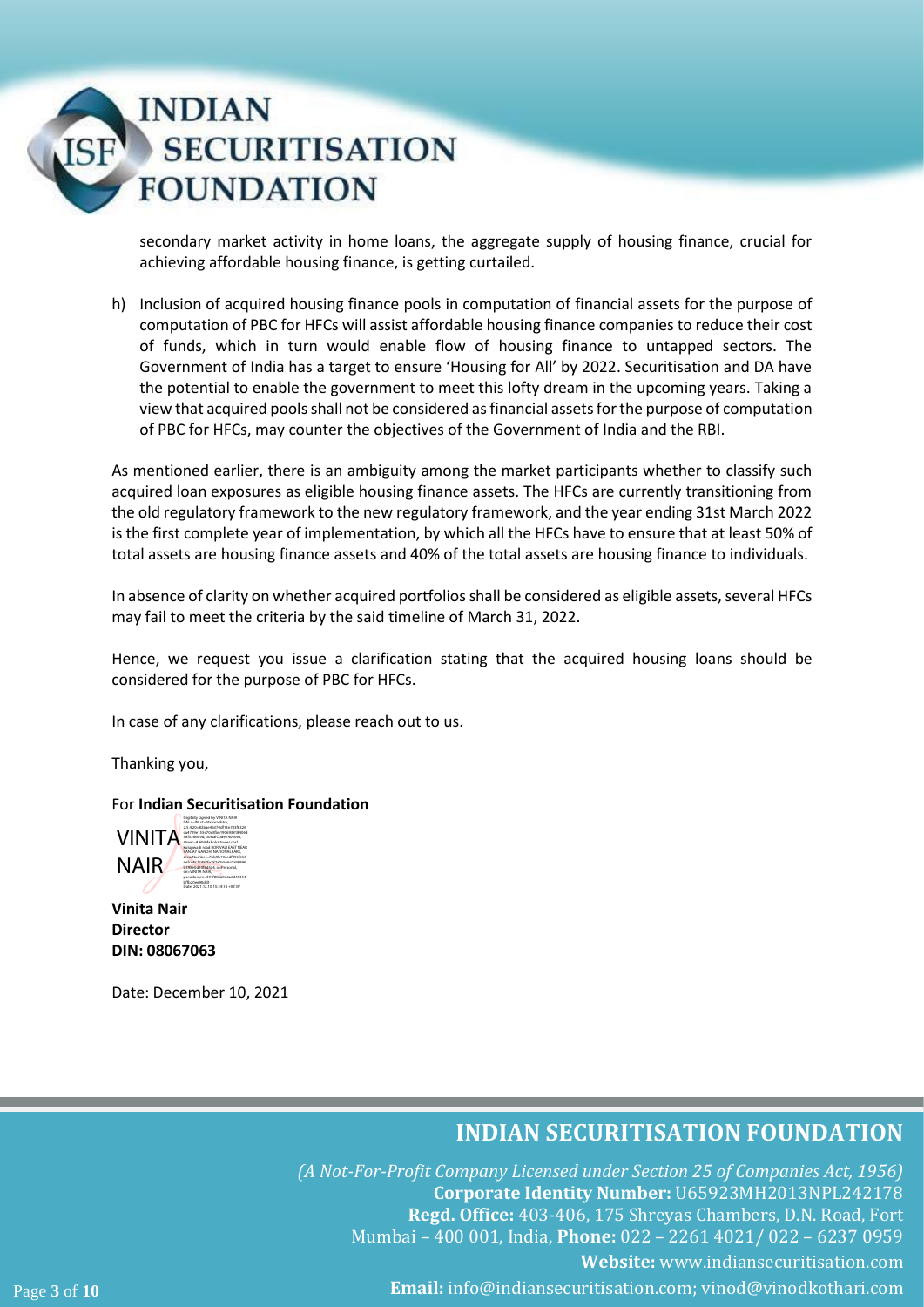

# Annex I- PBC for HFCs

HFCs are regulated by the Reserve Bank of India ('RBI') *vide* powers conferred by the Finance Act, 2019<sup>4</sup> read with RBI Press Release no. 2019-2020/419 dated August 13, 2019<sup>5</sup>. The RBI has issued Master Direction – Non-Banking Financial Company – Housing Finance Company (Reserve Bank) Directions, 2021<sup>6</sup> ('HFC Directions') which regulates the operations of HFCs.

The HFC Directions define a housing finance company as:

- *4.1.17. "Housing finance company" shall mean a company incorporated under the Companies Act, 2013 that fulfils the following conditions:* 
	- *a. It is an NBFC whose financial assets, in the business of providing finance for housing, constitute at least 60% of its total assets (netted off by intangible assets). Housing finance for this purpose shall mean providing finance as stated at clauses (a) to (k) of Paragraph 4.1.16.*
	- *b. Out of the total assets (netted off by intangible assets), not less than 50% should be by way of housing finance for individuals as stated at clauses (a) to (e) of Paragraph 4.1.16.*

*Note: The above-mentioned conditions shall be treated as Principal Business Criteria for HFCs and are applicable from the date of original instructions issued vide [circular](https://www.rbi.org.in/Scripts/NotificationUser.aspx?Id=11988&Mode=0)  [DOR.NBFC \(HFC\).CC.No.118/03.10.136/ 2020-21 dated October 22, 2020.](https://www.rbi.org.in/Scripts/NotificationUser.aspx?Id=11988&Mode=0)*

In order to qualify as an HFC, a company must fulfil the following conditions:

- a) It should be a company registered under the Companies Act, 2013 or erstwhile Companies Act, 1956;
- b) It must be an NBFC i.e. it must fulfil the Principal Business Criteria (PBC) applicable to an NBFC. The PBC for an NBFC requires at least 50% of the total assets of the company to be financial assets and at least 50% of the total income to be derived from such financial assets;
- c) In addition to fulfilling the above discussed PBC, the company must also fulfil the following additional conditions, hereinafter referred to as PBC for HFCs:
	- At least 60% of the total assets must be financial assets in housing finance;
	- At least 50% of the total assets must be financial assets in the form of housing finance to individuals.

## **INDIAN SECURITISATION FOUNDATION**

*(A Not-For-Profit Company Licensed under Section 25 of Companies Act, 1956)*  **Corporate Identity Number:** U65923MH2013NPL242178 **Regd. Office:** 403-406, 175 Shreyas Chambers, D.N. Road, Fort Mumbai – 400 001, India, **Phone:** 022 – 2261 4021/ 022 – 6237 0959 **Website:** [www.indiansecuritisation.com](http://www.indiansecuritisation.com/) Page **4** of **10 Email:** info@indiansecuritisation.com; [vinod@vinodkothari.com](mailto:vinod@vinodkothari.com)

<sup>4</sup> <https://egazette.nic.in/WriteReadData/2019/209695.pdf>

<sup>5</sup> [RBI Press Release no. 2019-2020/419 dated August 13, 2019](https://www.rbi.org.in/Scripts/BS_PressReleaseDisplay.aspx?prid=47871)

<sup>6</sup> Master Direction – Non-Banking Financial Company – [Housing Finance Company \(Reserve Bank\) Directions, 2021](https://rbidocs.rbi.org.in/rdocs/notification/PDFs/MD10007CE48ADE2FB4BF981444FE1349E3B71.PDF)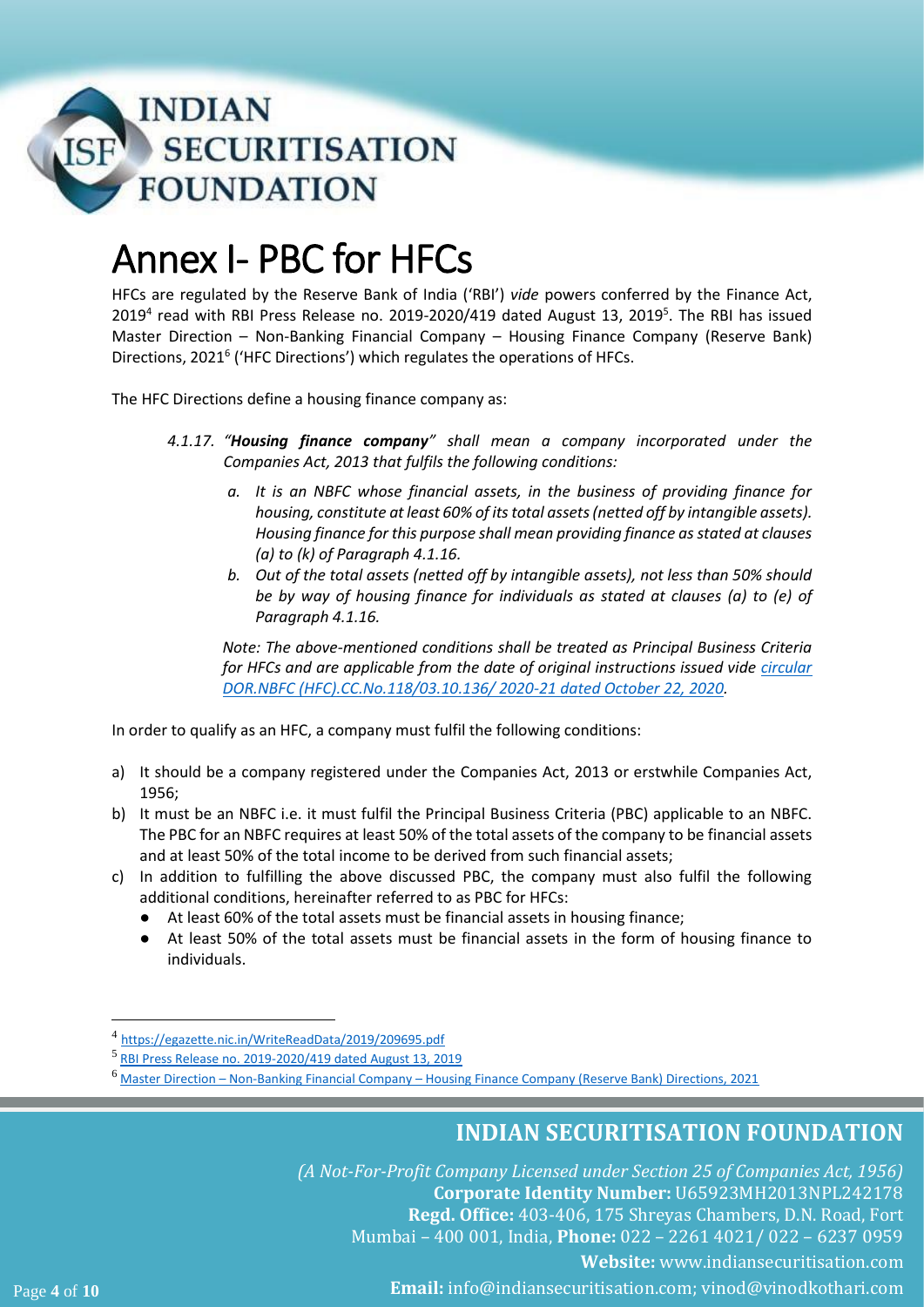

In order to qualify as an HFC, an NBFC must be involved in '**financing**' of housing loans. For this purpose, housing finance has been defined as follows:

### *4.1.16. "Housing Finance" shall mean financing, for purchase/ construction/ reconstruction/ renovation/ repairs of residential dwelling units, which includes:*

- a. *Loans to individuals or group of individuals including co-operative societies for construction/ purchase of new dwelling units.*
- b. *Loans to individuals or group of individuals for purchase of old dwelling units.*
- c. *Loans to individuals or group of individuals for purchasing old/ new dwelling units by mortgaging existing dwelling units.*
- d. *Loans to individuals for purchase of plots for construction of residential dwelling units provided a declaration is obtained from the borrower that he intends to construct a house on the plot within a period of three years from the date of availing of the loan.*
- e. *Loans to individuals or group of individuals for renovation/ reconstruction of existing dwelling units.*
- f. *Lending to public agencies including state housing boards for construction of residential dwelling units.*
- g. *Loans to corporates/ Government agencies for employee housing.*
- h. *Loans for construction of educational, health, social, cultural or other institutions/ centres, which are part of housing projects and which are necessary for the development of settlements or townships (see note below).*
- i. *Loans for construction meant for improving the conditions in slum areas, for which credit may be extended directly to the slum-dwellers on the guarantee of the Central Government, or indirectly to them through the State Governments*
- j. *Loans given for slum improvement schemes to be implemented by Slum Clearance Boards and other public agencies.*
- k. *Lending to builders for construction of residential dwelling units.*

*All other loans including those given for furnishing dwelling units, loans given against mortgage of property for any purpose other than buying/ construction of a new dwelling unit/s or renovation of the existing dwelling unit/s as mentioned above, will be treated as non-housing loans and will not be falling under the definition of "Housing Finance".*

*Note: Integrated housing project comprising some commercial spaces (e.g. shopping complex, school, etc.) can be treated as residential housing, provided that the commercial area in the residential housing project does not exceed 10 per cent of the total Floor Space Index (FSI) of the project.*

### **INDIAN SECURITISATION FOUNDATION**

*(A Not-For-Profit Company Licensed under Section 25 of Companies Act, 1956)*  **Corporate Identity Number:** U65923MH2013NPL242178 **Regd. Office:** 403-406, 175 Shreyas Chambers, D.N. Road, Fort Mumbai – 400 001, India, **Phone:** 022 – 2261 4021/ 022 – 6237 0959 **Website:** [www.indiansecuritisation.com](http://www.indiansecuritisation.com/) Page **5** of **10 Email:** info@indiansecuritisation.com; [vinod@vinodkothari.com](mailto:vinod@vinodkothari.com)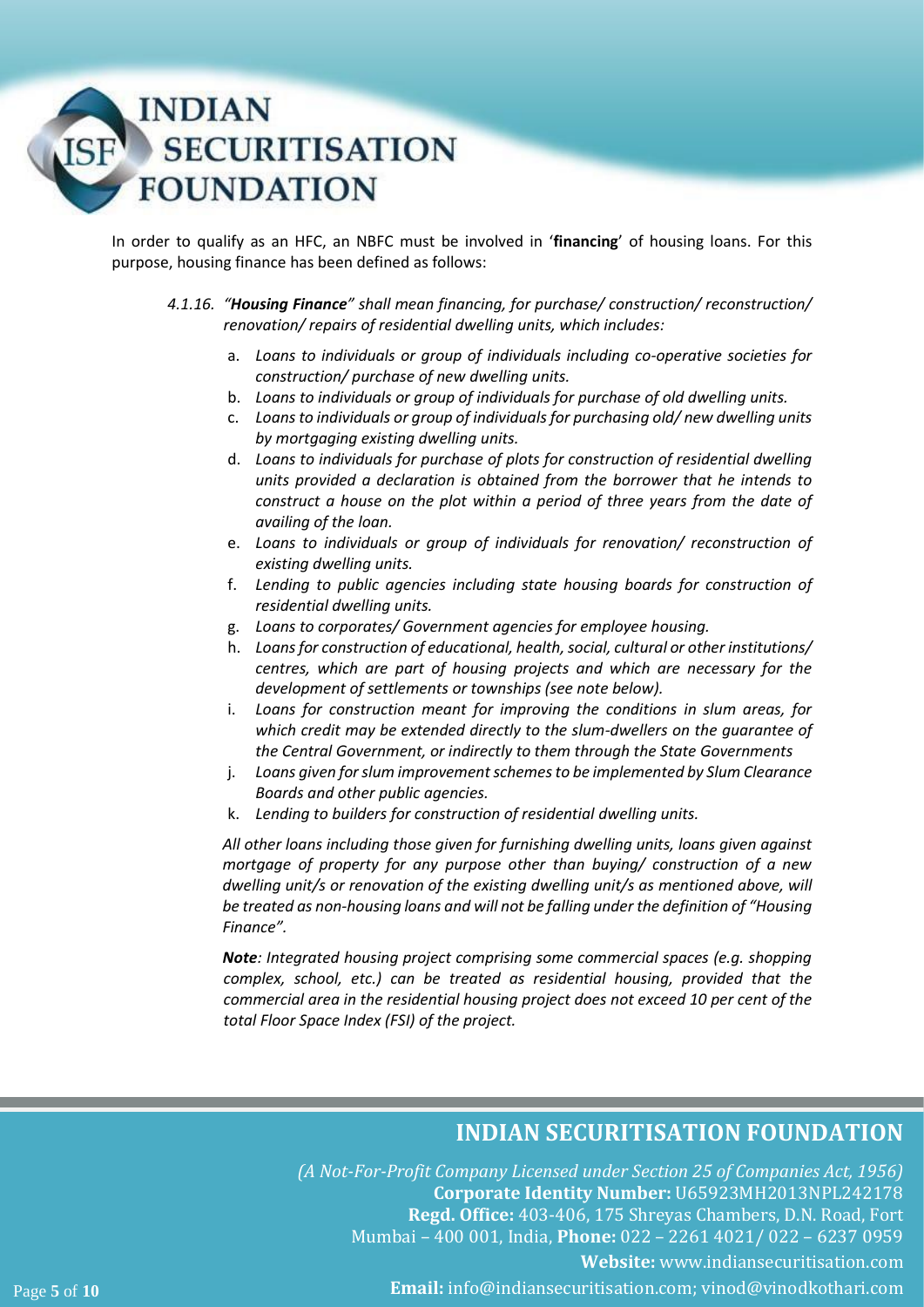

## Timelines for meeting thresholds

HFCs which are not currently meeting the PBC are required to fulfil the eligibility conditions as per the following timelines:

| Timeline       |                                | Minimum percentage of total Minimum percentage of total assets |
|----------------|--------------------------------|----------------------------------------------------------------|
|                | assets towards housing finance | towards housing finance for individuals                        |
| March 31, 2022 | 50%                            | 40%                                                            |
| March 31, 2023 | 55%                            | 45%                                                            |
| March 31, 2024 | 60%                            | 50%                                                            |

## **INDIAN SECURITISATION FOUNDATION**

*(A Not-For-Profit Company Licensed under Section 25 of Companies Act, 1956)*  **Corporate Identity Number:** U65923MH2013NPL242178 **Regd. Office:** 403-406, 175 Shreyas Chambers, D.N. Road, Fort Mumbai – 400 001, India, **Phone:** 022 – 2261 4021/ 022 – 6237 0959 **Website:** [www.indiansecuritisation.com](http://www.indiansecuritisation.com/) Page **6** of **10 Email:** info@indiansecuritisation.com; [vinod@vinodkothari.com](mailto:vinod@vinodkothari.com)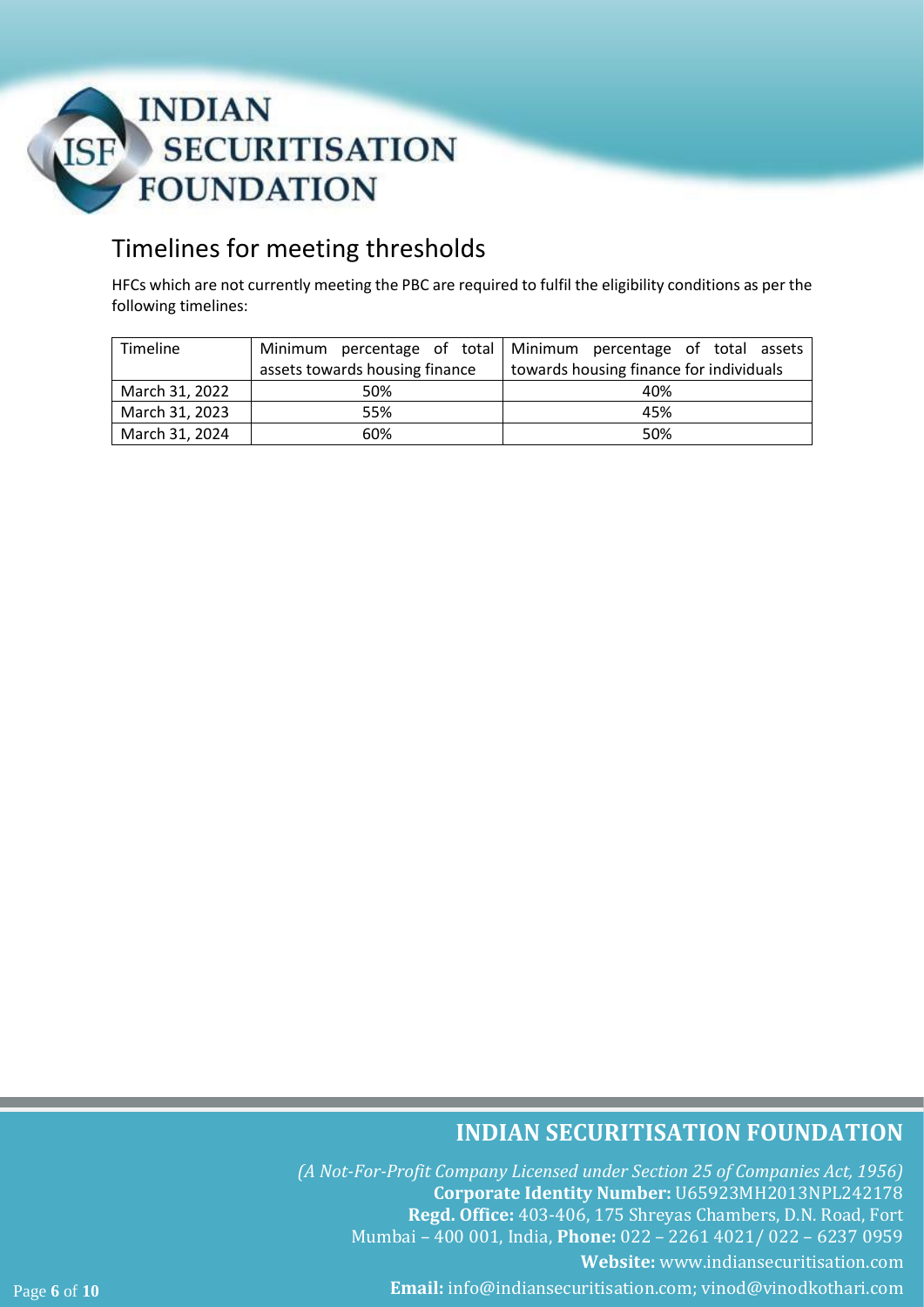

# Annex II - **About Indian Securitisation Foundation**

Indian Securitisation Foundation (ISF) is a not-for-profit organisation incorporated under section 25 of the Companies Act, 1956, a representative body of the securitisation industry in India. ISF is formed with the objective of developing, promoting and protecting the securitisation, structured finance markets in India in particular, and market for fixed income securities in general.

Securitisation in India is not just a fixed income investing instrument, but essential for the idea of financial inclusion, in form of priority sector lending. Banks meet their priority sector targets partly through portfolio acquisitions and securitisation, thereby putting securitisation at par with the banking book.

Infrastructure sector also depends substantially on securitisation for equity extraction. In essence, the significance of securitisation to India's financial sector cannot be under-estimated.

Over time, credit default swaps are also expected to be prevalent as ways of synthetically replicating credit risk. It is a clear policy choice to have a strong market for fixed income securities in India: structured finance securities are an essential part of that market, to provide variety, choice and alignment to investor needs.

In this background, ISF was conceptualised to provide direction, leadership, advocacy and support to the securitisation and structured finance industry.

Some of the functions of the Foundation include:

- Advocacy making representation to various authorities from time to time on matters as may concern securitisation and similar capital market instruments.
- **Industry forums and networking** holding periodic conventions and educational courses.
- **Development of industry standards** framing self-regulatory standards on disclosures, reporting, servicing reporting, DOs and DONTs for securitisation and direct assignment transactions, etc. Development of standards such as standard assignment agreements, assignment procedures, notification procedures, etc. on the lines of ISDA agreements and encouraging members over period to start using such standard templates.
- Information exchange on matters of common interest, collateral performance, etc.

### **INDIAN SECURITISATION FOUNDATION**

*(A Not-For-Profit Company Licensed under Section 25 of Companies Act, 1956)*  **Corporate Identity Number:** U65923MH2013NPL242178 **Regd. Office:** 403-406, 175 Shreyas Chambers, D.N. Road, Fort Mumbai – 400 001, India, **Phone:** 022 – 2261 4021/ 022 – 6237 0959 **Website:** [www.indiansecuritisation.com](http://www.indiansecuritisation.com/) Page **7** of **10 Email:** info@indiansecuritisation.com; [vinod@vinodkothari.com](mailto:vinod@vinodkothari.com)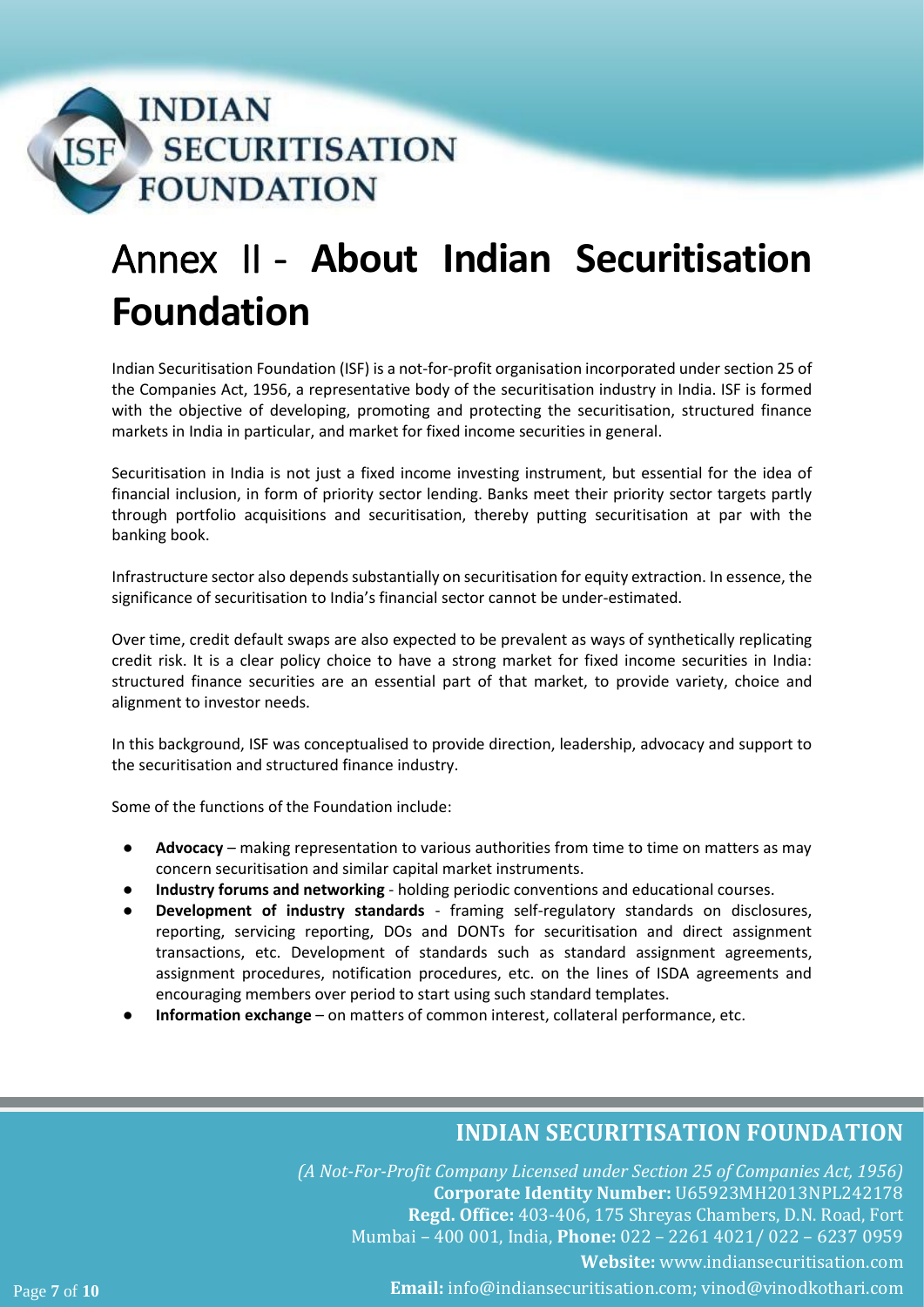

### **Advisory Committee**

- Mr. M.R. Umarji Mr. Madhukar R Umarji, Former Chief Advisor Legal of the Indian Banks' Association is acknowledged as an authority on Secured Transactions Law in India. He began his career as a Legal Assistant for the state government simultaneously pursuing his Masters in law. Following his Masters, he shifted to being a Legal Advisor in commercial banks and completed his transition to a commercial banker by becoming Executive Director of a public sector bank. Later he was taken on deputation at Reserve Bank of India as Executive Director in charge of Department of Non-Banking Supervision. He has been a part of several Expert Committees set up by the Government and Working Groups concerned with Banking Sector Reforms in India. His pivotal role in the drafting of secured transactions legislation in India shaped the way for a path-breaking reform for the Indian banking industry.
- Mr. D.K. Vyas Mr. D K Vyas, MD and CEO, Srei Equipment Finance Limited, demonstrates a judicious balance between growth and prudence in lending. He is a B.Com graduate from the Ajmer University. Being a strategist, Mr. Vyas is known for his innovative ideas which have reshaped India's infrastructure equipment financing industry.
- Mr. Sanjay Chamria Mr. Chamria founded Magma (Now part of Poonawalla group) in 1988, along with Mr. Mayank Poddar. As the Executive Vice Chairman, he anchors policy formation, strategy planning and execution. He was born and educated in Kolkata, and graduated as one of the country's youngest chartered accountants in 1985 with national ranking. For the past 23 years, he has steered the organization from a three-employee, one-office set up to a company with 225+ branch offices and more than 6000 employees

Mr. Chamria uses his position as one of the foremost leaders in India's asset financing industry to articulate his views on critical issues facing the industry and its future. He has represented the BFSI and NBFC industry at various forums, including RBI, and before the finance ministry and other government bodies. He has also chaired committees at the FICCI, the Hire Purchase & Lease Association of India, the CII, the Finance Industry Development Council (FIDC) and the Indian Merchants Chamber in Mumbai.

Mr. V. S. Rangan Mr. V. Srinivasa Rangan is Executive Director at Housing Development Finance Corporation Limited (HDFC Ltd). He has been associated with the company since

### **INDIAN SECURITISATION FOUNDATION**

*(A Not-For-Profit Company Licensed under Section 25 of Companies Act, 1956)*  **Corporate Identity Number:** U65923MH2013NPL242178 **Regd. Office:** 403-406, 175 Shreyas Chambers, D.N. Road, Fort Mumbai – 400 001, India, **Phone:** 022 – 2261 4021/ 022 – 6237 0959 **Website:** [www.indiansecuritisation.com](http://www.indiansecuritisation.com/) Page **8** of **10 Email:** info@indiansecuritisation.com; [vinod@vinodkothari.com](mailto:vinod@vinodkothari.com)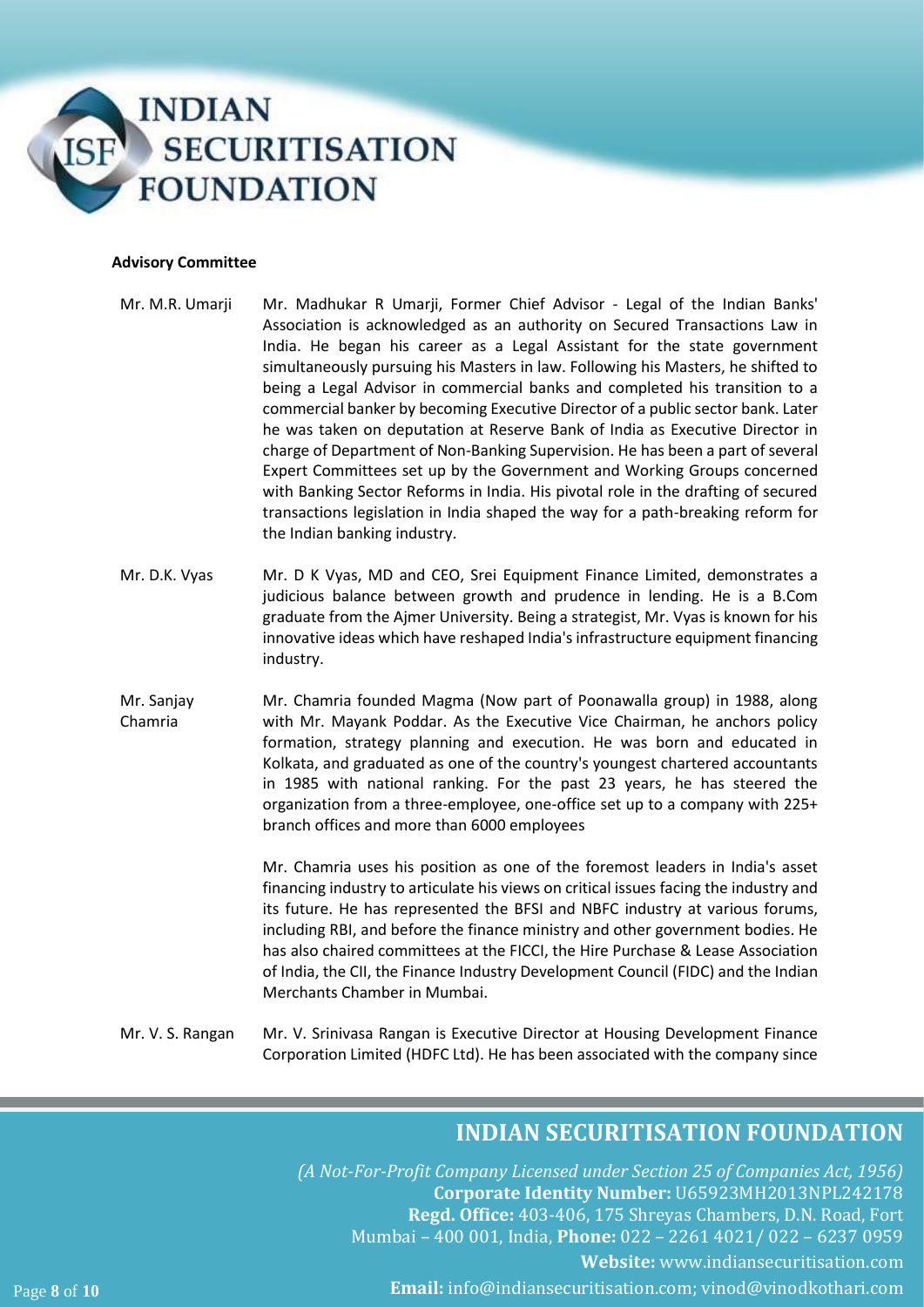

1986. Mr. Rangan is a Graduate in Commerce, CWA and an Associate member of the Institute of Chartered Accountants of India with national ranking.

Mr. Rangan has worked on international consulting assignments in housing finance in countries such as Ghana and the Maldives. He has also been a member of various committees constituted by the regulators in the areas of development of Mortgage Backed Securitisation and Secondary Mortgage Markets which includes RBI's Committee on Asset Securitisation and Mortgage Backed Securitisation and Technical Group formed by National Housing Bank for setting up of a Secondary Mortgage market institution in India.

Mr. Rangan was also conferred the "Best CFO in the Financial Sector for 2010" by "The Institute of Chartered Accountants of India" (ICAI) for exceptional performance and achievements as CFO in the Financial Sector for the year 2010.

Mr. T.T Srinivasraghavan Mr. T. T. Srinivasaraghavan is the Managing Director at Sundaram Finance Ltd. He served as Joint Managing Director of Sundaram Finance Ltd.

> Mr. Srinivasaraghavan also serves as Chairman of Infreight Logistics Solutions Ltd. He serves as an Executive Director of Sundaram Finance Ltd, and Director of Sundaram BNP Paribas Home Finance Limited and Sundaram BNP Paribas Asset Management Co. Ltd.

> Mr. Srinivasaraghavan has a vast experience in the Banking and Finance sectors. He serves as President of International Finance & Leasing Association, United Kingdom. Mr. Srinivasaraghavan holds an M.B.A. in Finance Degree.

### **Directors**

Mr. Vinod Kothari Mr. Vinod Kothari is a noted scholar on securitisation and has lectured all over the World on securitisation. Vinod Kothari has been consulted by regulators in various countries, and has structured transactions in several markets. Vinod Kothari is the author of several books on the subject including Securitisation: Financial Instruments of Future, and Introduction to Securitization, (co-author with Frank Fabozzi), Credit Derivatives and Structured Credit Trading, etc.

> For detailed profile of Mr. Vinod Kothari, see: <http://vinodkothari.com/profile/>

### **INDIAN SECURITISATION FOUNDATION**

*(A Not-For-Profit Company Licensed under Section 25 of Companies Act, 1956)*  **Corporate Identity Number:** U65923MH2013NPL242178 **Regd. Office:** 403-406, 175 Shreyas Chambers, D.N. Road, Fort Mumbai – 400 001, India, **Phone:** 022 – 2261 4021/ 022 – 6237 0959 **Website:** [www.indiansecuritisation.com](http://www.indiansecuritisation.com/) Page **9** of **10 Email:** info@indiansecuritisation.com; [vinod@vinodkothari.com](mailto:vinod@vinodkothari.com)